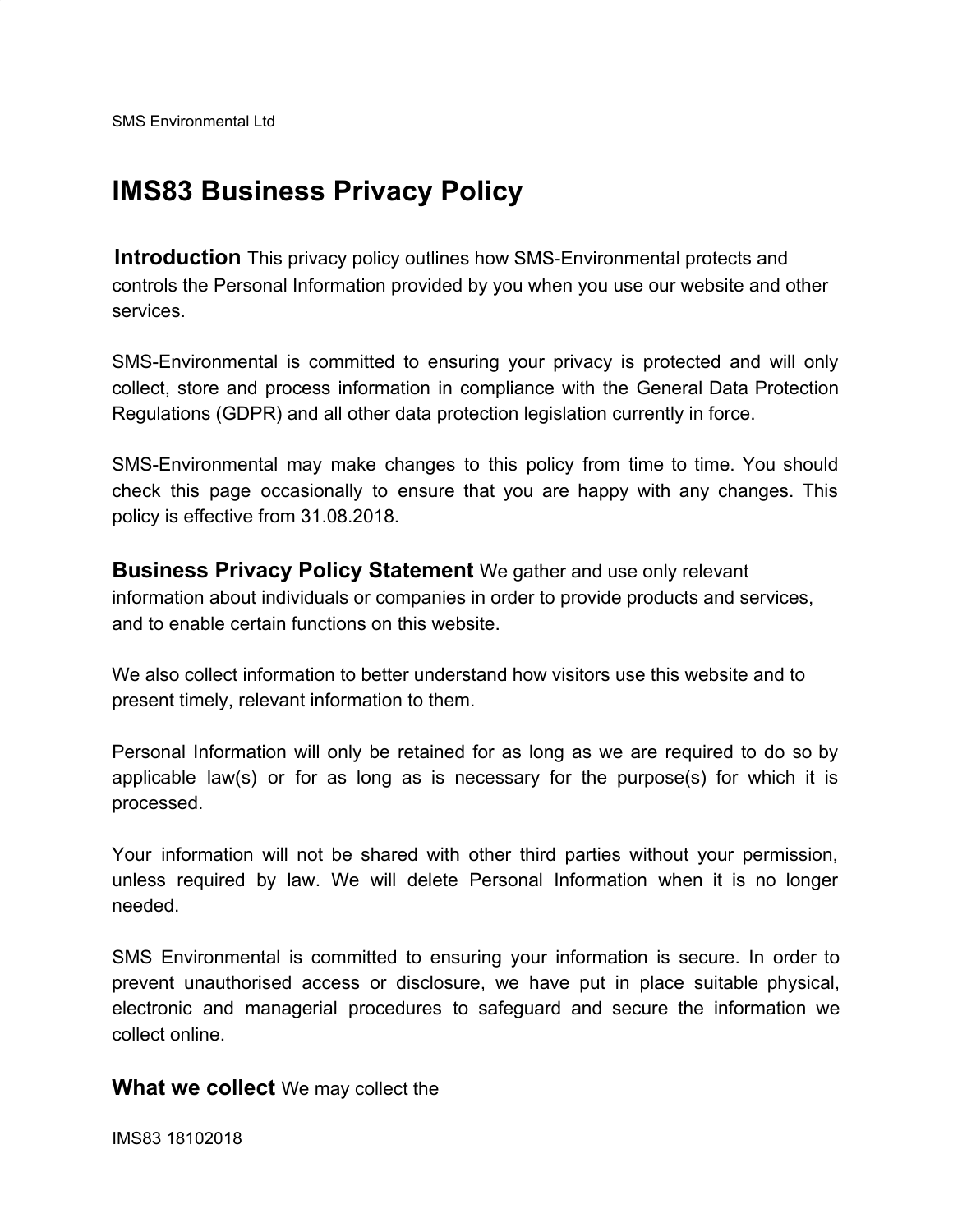following information:

- Name and job title
- Contact information including email address
- Demographic information, such as postcode, preferences and interests
- Website usage data
- Other information relevant to client enquiries
- Other information pertaining to special offers and surveys

## **What we do with the information we gather**

The data provided by you may be used to:

- Provide you with a better service
- Contact you in response to enquiries from you
- Improve our products and services
- Monitor the use of our website.
- Provide you with marketing information if you have agreed.

**Cookies and how we use them** A cookie is a small file which asks permission to be placed on your computer's hard drive. Once you agree, the file is added and the cookie helps analyse web traffic or lets you know when you visit a particular site. Cookies allow web applications to respond to you as an individual. The web application can tailor its operations to your needs, likes and dislikes by gathering and remembering information about your preferences.

We use traffic log cookies to identify which pages are being used. This helps us analyse data about web page traffic and improve our website in order to tailor it to customer needs. We only use this information for statistical analysis purposes and then the data is removed from the system.

A cookie in no way gives us access to your computer or any information about you, other than the data you choose to share with us. You can choose to accept or decline cookies and remove them from your device at any time.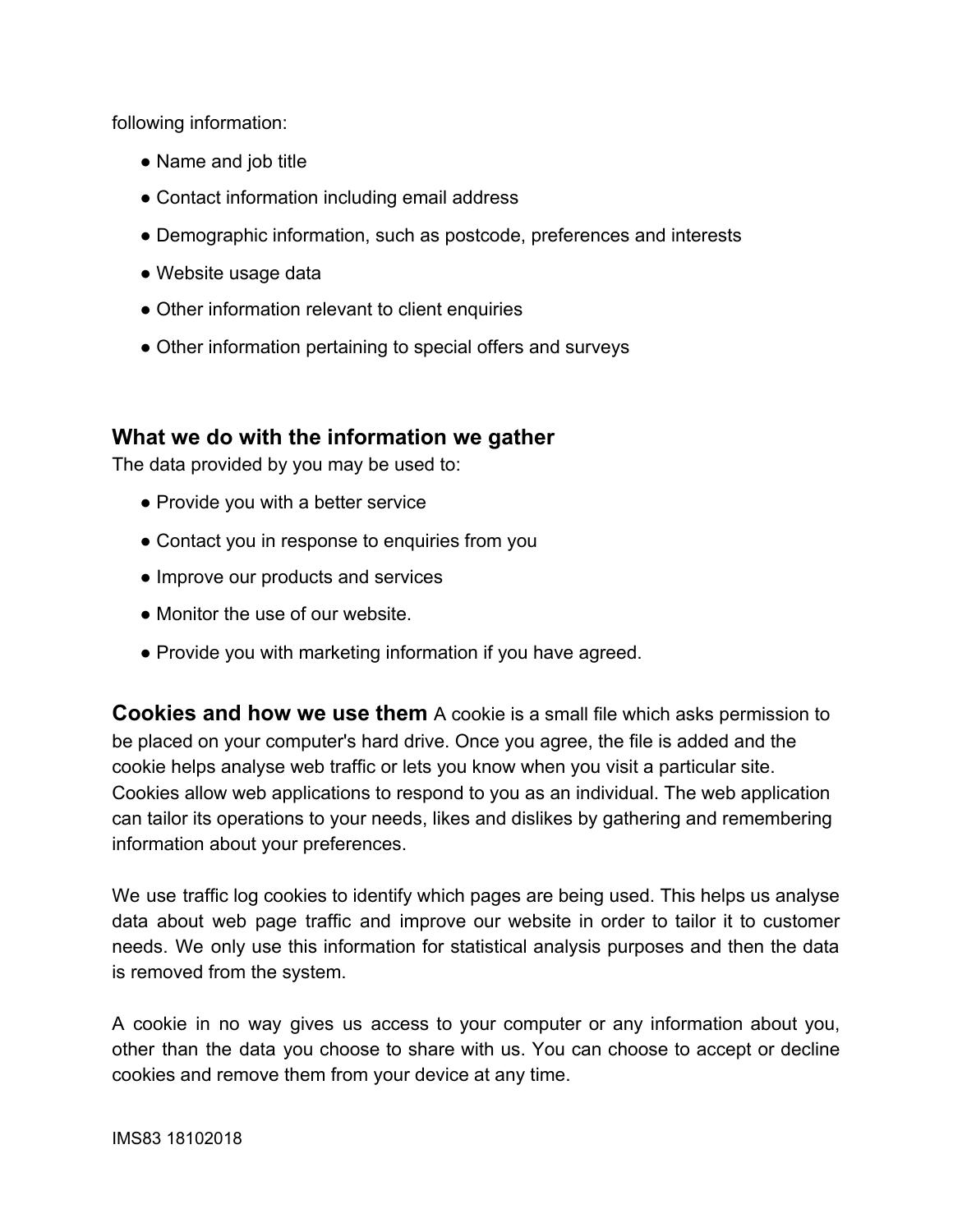**Links to other websites** Our website may contain links to other websites of interest. However, once you have used these links to leave our site, you should note that we do not have any control over that other website. Therefore, we cannot be responsible for the protection and privacy of any information which you provide whilst visiting such sites and such sites are not governed by this privacy statement. You should exercise caution and look at the privacy statement applicable to the website in question.

**Your Rights** Subject to restrictions under the privacy and data protection laws in force in the United Kingdom and European Union, you have the right to request from us access, rectification, erasure, restriction and discontinuation of processing and portability of your Personal Information. You also have the right not be subject to automated individual decision making. You may choose to restrict the collection or use of your Personal Information in the following ways:

- Whenever you are asked to fill in a form on the website, look for the box that you can click to indicate that you 'DO' want the information to be used for direct marketing purposes.
- If you have previously agreed to us using your Personal Information for direct marketing purposes, you may change your mind at any time by contacting us.
- If you believe that any information we are holding on you is incorrect or incomplete, please contact us as soon as possible. We will promptly correct any information found to be incorrect.

In cases of a breach, or suspected breach, of data security you will be informed, as will any appropriate regulator, in accordance with our legal obligations.

The supervisory authority in the UK for data protection matters is the Information Commissioner (ICO). If you think your data protection rights have been breached in any way by us, you are able to make a complaint to the ICO.

**Contact Us** If you have any questions about this policy or would like to exercise your rights in terms of Personal Information, please contact us:

- Email: info@sms-environmental.co.uk.
- Address: SMS Environmental, Quad One, Becquerel Avenue, Harwell